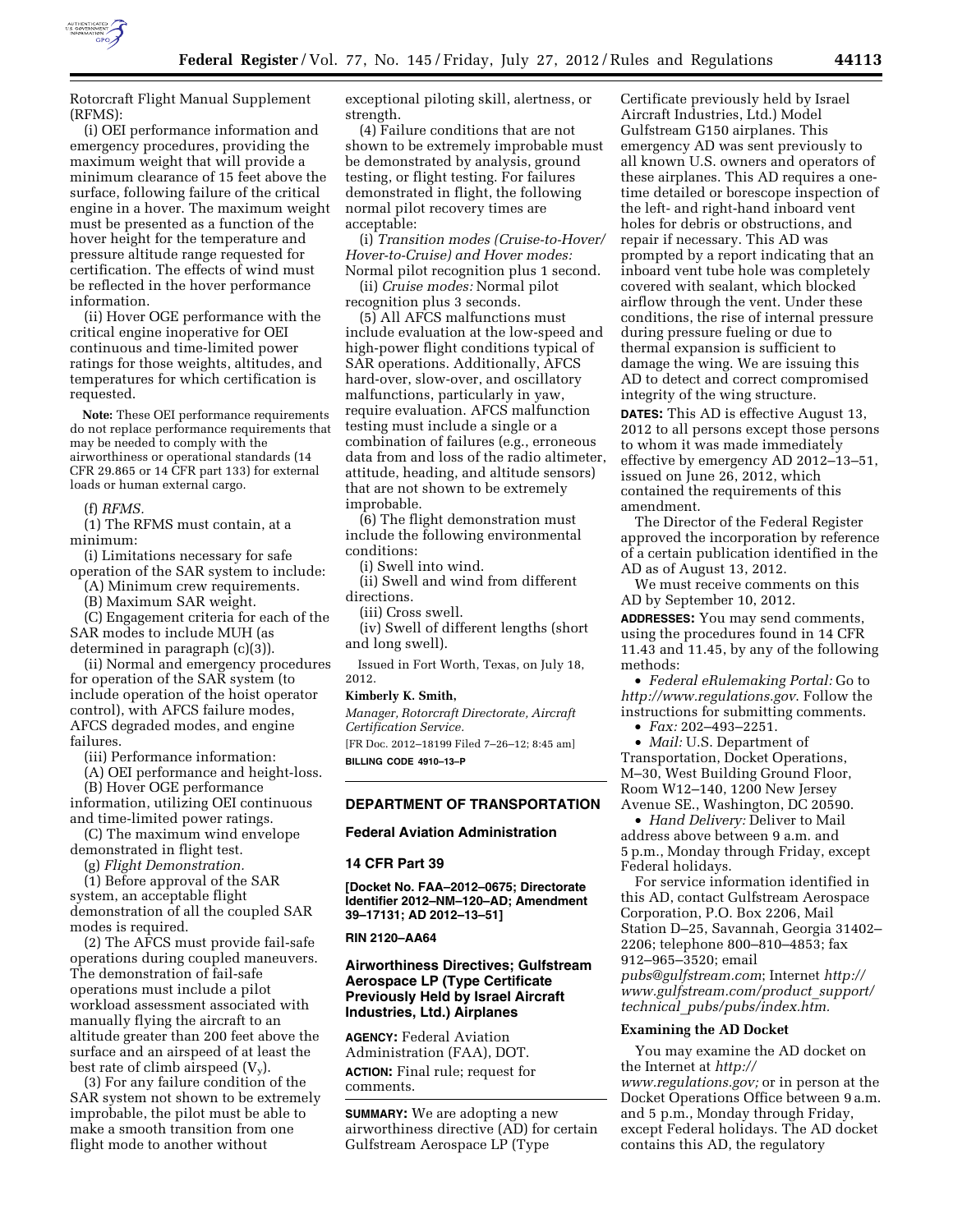evaluation, any comments received, and other information. The street address for the Docket Operations Office (phone: 800–647–5527) is in the **ADDRESSES** section. Comments will be available in the AD docket shortly after receipt.

**FOR FURTHER INFORMATION CONTACT:** Tom Groves, Aerospace Engineer, International Branch, ANM–116, Transport Airplane Directorate, FAA, 1601 Lind Avenue SW., Renton, Washington 98057–3356; phone: 425– 227–1503; fax: 425–227–1149; email: *[tom.groves@faa.gov](mailto:tom.groves@faa.gov)*.

# **SUPPLEMENTARY INFORMATION:**

## **Discussion**

On June 26, 2012, we issued emergency AD 2012–13–51, which requires a one-time detailed or borescope inspection of the left- and right-hand inboard vent holes for debris or obstructions, and repair if necessary. Emergency AD 2012–13–51 also requires reporting positive inspection findings to the manufacturer. This action was prompted by a report from the Civil Aviation Authority of Israel (CAAI), which is the airworthiness authority for Israel, indicating that an unsafe condition may exist on Gulfstream Aerospace LP Model Gulfstream G150 airplanes. The CAAI advises that fasteners protruding from the lower wing surface were discovered during a post-flight inspection. Investigation revealed structural damage to (and separation of) ribs from wing planks.

Further inspection showed that the inboard vent tube hole was completely covered with sealant, which blocked airflow through the vent. This condition was also found on some airplanes in production. Under these conditions, the rise of internal pressure during pressure fueling or due to thermal expansion is sufficient to damage the wing. This condition, if not detected and corrected, could compromise the integrity of the wing structure.

## **Relevant Service Information**

Gulfstream Aerospace LP has issued Gulfstream G150 Alert Service Bulletin 150–28A–146, dated June 22, 2012. The service information describes procedures for a one-time detailed or borescope inspection of the left- and right-hand inboard vent holes for debris and obstructions. The service

information specifies to contact the manufacturer if any debris or obstruction is found. The CAAI mandated this service bulletin and issued Emergency Airworthiness Directive 28–12–06–18, dated June 24, 2012 (referred to after this as ''the MCAI''), to ensure the continued airworthiness of these airplanes in Israel.

### **FAA's Determination and Requirements of This AD**

This product has been approved by the aviation authority of another country, and is approved for operation in the United States. Pursuant to our bilateral agreement with the State of Design Authority, we have been notified of the unsafe condition described in the MCAI and service information referenced above. We are issuing this AD because we evaluated all pertinent information and determined an unsafe condition exists and is likely to exist or develop on other products of the same type design.

Since the unsafe condition described is likely to exist or develop on other airplanes of the same type design, we issued emergency AD 2012–13–51 to detect and correct compromised integrity of the wing structure. The AD requires a one-time detailed or borescope inspection of the left- and right-hand inboard vent holes for debris or obstructions, and repair if necessary. The AD also requires reporting positive inspection findings to the manufacturer.

We found that immediate corrective action was required; therefore, notice and opportunity for prior public comment thereon were impracticable and contrary to the public interest, and good cause existed to make the AD effective immediately by individual notices issued on June 26, 2012, to all known U.S. owners and operators of Gulfstream Aerospace LP (Type Certificate previously held by Israel Aircraft Industries, Ltd.) Model Gulfstream G150 airplanes. These conditions still exist, and the AD is hereby published in the **Federal Register** as an amendment to section 39.13 of the Federal Aviation Regulations (14 CFR 39.13) to make it effective to all persons.

### **Interim Action**

We consider this AD interim action. We may consider further rulemaking

when additional information is available.

## **FAA's Determination of the Effective Date**

An unsafe condition exists that requires the immediate adoption of this AD. The FAA has found that the risk to the flying public justifies waiving notice and comment prior to adoption of this rule because we received a report indicating that an inboard vent tube hole was completely covered with sealant, which blocked airflow through the vent. Under these conditions, the rise of internal pressure during pressure fueling or due to thermal expansion is sufficient to damage the wing. We are issuing this AD to detect and correct compromised integrity of the wing structure. Therefore, we find that notice and opportunity for prior public comment are impracticable and that good cause exists for making this amendment effective in less than 30 days.

# **Comments Invited**

This AD is a final rule that involves requirements affecting flight safety and was not preceded by notice and an opportunity for public comment. However, we invite you to send any written data, views, or arguments about this AD. Send your comments to an address listed under the **ADDRESSES** section. Include the docket number FAA–2012–0675 and Directorate Identifier 2012–NM–120–AD at the beginning of your comments. We specifically invite comments on the overall regulatory, economic, environmental, and energy aspects of this AD. We will consider all comments received by the closing date and may amend this AD because of those comments.

We will post all comments we receive, without change, to *[http://](http://www.regulations.gov) [www.regulations.gov](http://www.regulations.gov)*, including any personal information you provide. We will also post a report summarizing each substantive verbal contact we receive about this AD.

# **Costs of Compliance**

We estimate that this AD affects 58 airplanes of U.S. registry.

We estimate the following costs to comply with this AD:

# ESTIMATED COSTS

| Action     | Labor cost                                                 | Parts cost | Cost per product                 | Cost on U.S.<br>operators |
|------------|------------------------------------------------------------|------------|----------------------------------|---------------------------|
| Inspection | Up to 18 work-hours $\times$ \$85 per hour = up to \$1,530 | \$0        | Up to $$1,530$ Up to $$88,740$ . |                           |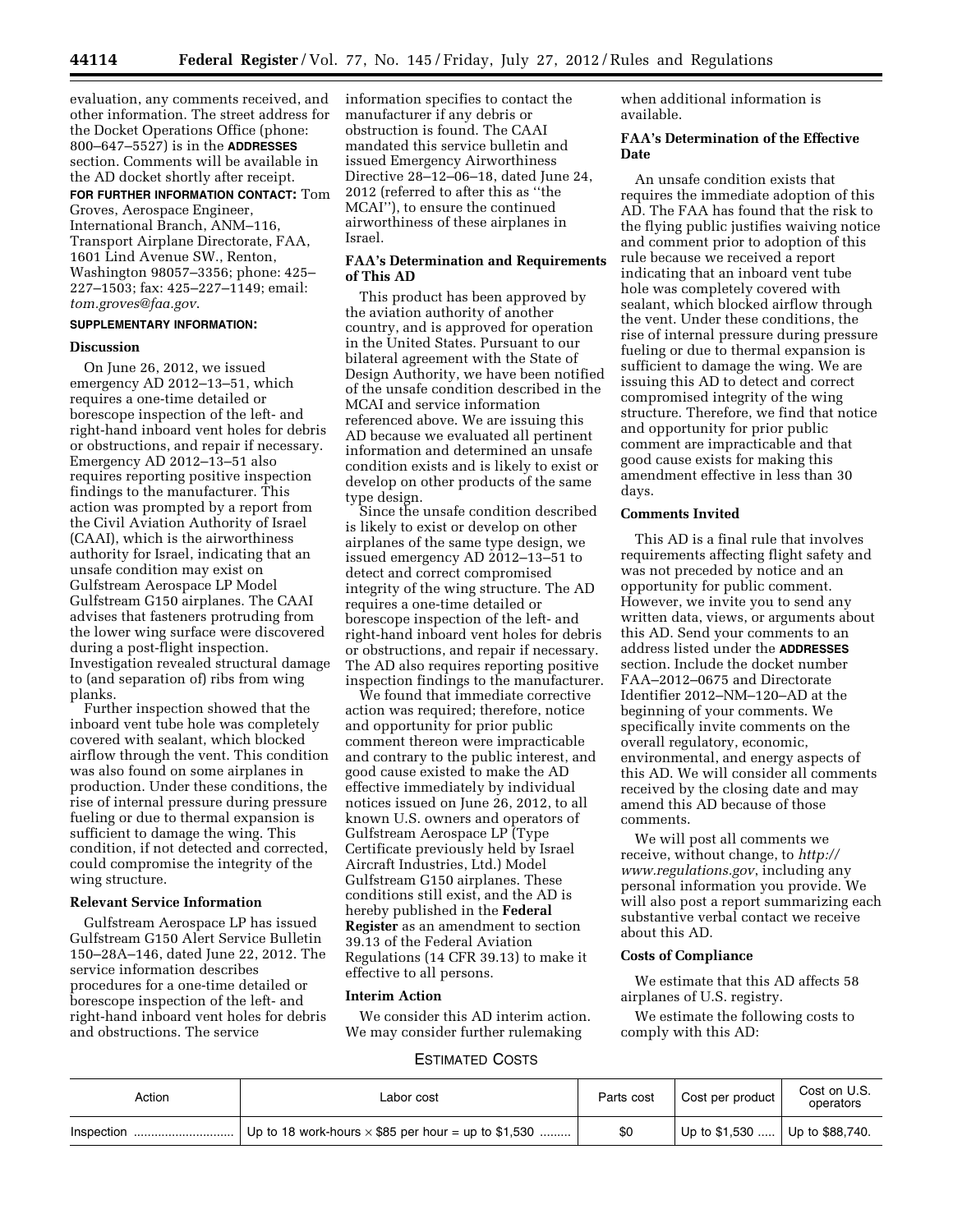We have received no definitive data that would enable us to provide cost estimates for the on-condition actions specified in this AD.

## **Authority for This Rulemaking**

Title 49 of the United States Code specifies the FAA's authority to issue rules on aviation safety. Subtitle I, section 106, describes the authority of the FAA Administrator. Subtitle VII: Aviation Programs describes in more detail the scope of the Agency's authority.

We are issuing this rulemaking under the authority described in Subtitle VII, Part A, Subpart III, Section 44701: ''General requirements.'' Under that section, Congress charges the FAA with promoting safe flight of civil aircraft in air commerce by prescribing regulations for practices, methods, and procedures the Administrator finds necessary for safety in air commerce. This regulation is within the scope of that authority because it addresses an unsafe condition that is likely to exist or develop on products identified in this rulemaking action.

# **Regulatory Findings**

This AD will not have federalism implications under Executive Order 13132. This AD will not have a substantial direct effect on the States, on the relationship between the national government and the States, or on the distribution of power and responsibilities among the various levels of government.

For the reasons discussed above, I certify that this AD:

(1) Is not a ''significant regulatory action'' under Executive Order 12866,

(2) Is not a ''significant rule'' under DOT Regulatory Policies and Procedures (44 FR 11034, February 26, 1979),

(3) Will not affect intrastate aviation in Alaska, and

(4) Will not have a significant economic impact, positive or negative, on a substantial number of small entities under the criteria of the Regulatory Flexibility Act.

# **List of Subjects in 14 CFR Part 39**

Air transportation, Aircraft, Aviation safety, Incorporation by reference, Safety.

### **Adoption of the Amendment**

Accordingly, under the authority delegated to me by the Administrator, the FAA amends 14 CFR part 39 as follows:

## **PART 39—AIRWORTHINESS DIRECTIVES**

■ 1. The authority citation for part 39 continues to read as follows:

**Authority:** 49 U.S.C. 106(g), 40113, 44701.

## **§ 39.13 [Amended]**

■ 2. The FAA amends § 39.13 by adding the following new airworthiness directive (AD):

**2012–13–51 Gulfstream Aerospace LP (Type Certificate Previously Held by Israel Aircraft Industries, Ltd.):**  Amendment 39–17131; Docket No. FAA–2012–0675; Directorate Identifier 2012–NM–120–AD.

### **(a) Effective Date**

This AD is effective August 13, 2012 to all persons except those persons to whom it was made immediately effective by emergency AD 2012–13–51, issued on June 26, 2012, which contained the requirements of this amendment.

# **(b) Affected ADs**

None.

# **(c) Applicability**

This AD applies to Gulfstream Aerospace LP (Type Certificate previously held by Israel Aircraft Industries, Ltd.) Model Gulfstream G150 airplanes, certificated in any category, serial numbers 201 through 290 inclusive.

## **(d) Subject**

Joint Aircraft System Component (JASC)/Air Transport Association (ATA) of America Code 28: Fuel.

### **(e) Unsafe Condition**

This AD was prompted by a report indicating that an inboard vent tube hole was completely covered with sealant, which blocked airflow through the vent. Under these conditions, the rise of internal pressure during pressure fueling or due to thermal expansion is sufficient to damage the wing. We are issuing this AD to detect and correct compromised integrity of the wing structure.

#### **(f) Compliance**

Comply with this AD within the compliance times specified, unless already done.

#### **(g) Inspection and Repair**

Before further flight: Do a one-time detailed or borescope inspection of the leftand right-hand inboard vent holes for debris and obstructions, in accordance with the Accomplishment Instructions of Gulfstream G150 Alert Service Bulletin 150–28A–146, dated June 22, 2012. If any debris or obstruction is found, before further flight, repair in accordance with a method approved by either the Manager, International Branch, ANM–116, Transport Airplane Directorate, FAA; or the Civil Aviation Authority of Israel (CAAI) (or its delegated agent).

#### **(h) Reporting Requirement**

(1) Submit a report of positive findings of the inspection required by paragraph  $(g)$  of

this AD to Gulfstream Aerospace CMP, fax 800–944–1775 or 912–963–0265, at the applicable time specified in paragraph  $(\hat{h})(1)(i)$  or  $(h)(1)(ii)$  of this AD. The report must include the inspection date and results, a description of any finding, the airplane serial number, and the number of flight hours and landings on the airplane.

(i) If the inspection was done on or after the effective date of this AD: Submit the report within 10 days after the inspection.

(ii) If the inspection was done before the effective date of this AD: Submit the report within 10 days after the effective date of this AD.

(2) A federal agency may not conduct or sponsor, and a person is not required to respond to, nor shall a person be subject to a penalty for failure to comply with a collection of information subject to the requirements of the Paperwork Reduction Act unless that collection of information displays a current valid OMB Control Number. The OMB Control Number for this information collection is 2120–0056. Public reporting for this collection of information is estimated to be approximately 5 minutes per response, including the time for reviewing instructions, completing and reviewing the collection of information. All responses to this collection of information are mandatory. Comments concerning the accuracy of this burden and suggestions for reducing the burden should be directed to the FAA at: 800 Independence Ave. SW., Washington, DC 20591, Attn: Information Collection Clearance Officer, AES–200.

### **(i) Alternative Methods of Compliance (AMOCs)**

(1) The Manager, International Branch, ANM–116, Transport Airplane Directorate, FAA, has the authority to approve AMOCs for this AD, if requested using the procedures found in 14 CFR 39.19. In accordance with 14 CFR 39.19, send your request to your principal inspector or local Flight Standards District Office, as appropriate. If sending information directly to the manager of the International Branch, send it to the attention of the person identified in the Related Information section of this AD. Information may be emailed to: *[9-ANM-116-AMOC-](mailto:9-ANM-116-AMOC-REQUESTS@faa.gov)[REQUESTS@faa.gov](mailto:9-ANM-116-AMOC-REQUESTS@faa.gov)*.

(2) Before using any approved AMOC, notify your appropriate principal inspector, or lacking a principal inspector, the manager of the local flight standards district office/ certificate holding district office. The AMOC approval letter must specifically reference this AD.

#### **(j) Special Flight Permit**

Special flight permits, as described in Section 21.197 and Section 21.199 of the Federal Aviation Regulations (14 CFR 21.197 and 21.199), are allowed provided the criteria in this paragraph are met. A general visual inspection must be done to detect fuel leaks, skin distortion, protruding fasteners, and loose fasteners of the left- and right-hand lower wing skins. A special flight permit is not allowed if there is any finding from the inspection. If there are no findings from the inspection, a special flight permit is allowed, provided the total wing tank fuel quantity of